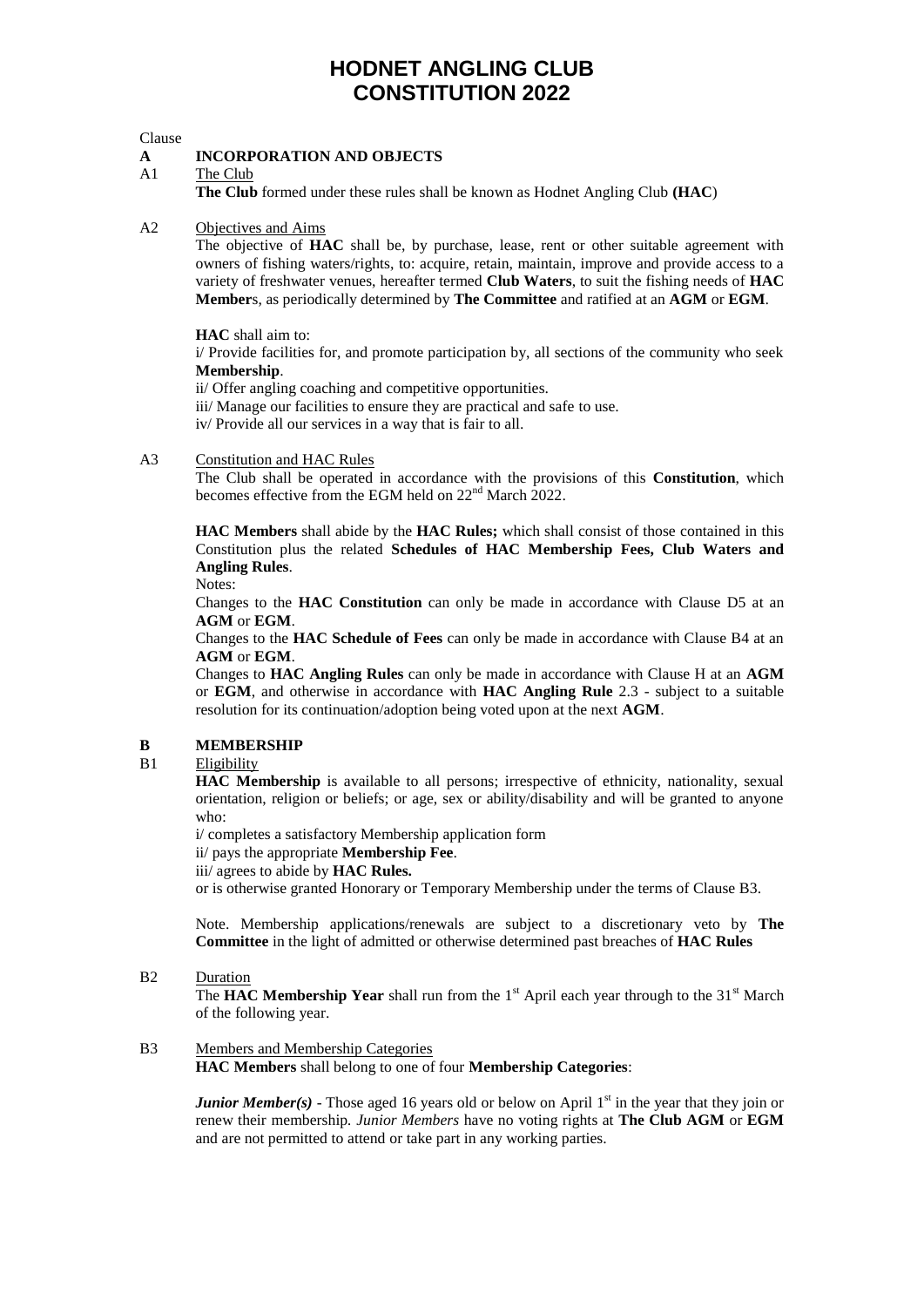*Full Member(s)* - Those aged 17 years old or over on April 1<sup>st</sup> in the year that they join or renew their membership*. Full Members* have voting rights at **The Club AGM** or **EGM**.

*Honorary Member(s)* - Those persons provided with free Membership by The Committee in recognition of current or past services to **The Club**. *Honorary Members* have no voting rights at **The Club AGM** or **EGM**.

*Temporary Members(s)* - Those persons provided with Membership in accordance with an organised coaching event or **HAC Angling Rules** 1.4, 1.9 or 3.3. *Temporary Members* have no voting rights at **The Club AGM** or **EGM**.

#### B4 Membership Fees and Fee Categories

Other than in respect of *Honorary Members*, a **Schedule of Membership Fees** for the following Categories shall be maintained by **The Committee**, with any changes proposed and voted upon at the AGM or an EGM – any revised charges to apply during the following **Membership Year**:

Category 1 - *Junior Members* Those aged below 12 years old (at April  $1<sup>st</sup>$  each year)

Category 2 - *Junior Members* Those aged 12 to 16 years old, inclusive, (at April  $1<sup>st</sup>$  each year)

Category 3 - *Full Members - Concessionary* Those **Members** who are:

Aged 65 years old, or over (at April  $1<sup>st</sup>$  each year). Disabled Students aged 17 to 21 years old inclusive (as at April  $1<sup>st</sup>$ ) in full time education. Note. All *Concessionary Memberships* are issued at the discretion of **The Committee or** 

Membership Secretary. Category 4 - *Full Members*

Those aged 17 years old, or over, (as at April 1<sup>st</sup>) who are not *Concessionary Members*.

Category 5 - *Full Members* (Joining Fee) – Not Applicable from 2022.

Category 6 (a or b) - *Day Tickets* – Available to those aged 12 years old or over (at April 1<sup>st</sup> each year), as follows:

a) Public Day Ticket – For Shropshire Union Canal Goldstone (Bridges 51-55) only. Obtainable from the Membership Secretary or, as authorised by **The Committee.**

b) Full Member's Accompanied Guest Ticket – For any **Club Water** except the Shropshire Union Canal. Obtainable from **The Committee** or Membership Secretary and limited to a maximum of two tickets per named guest per **Membership Year**. If such a guest joins **The Club** in the same **Membership Year**, the **Day Ticket** fees already paid will be credited against the normally applicable **Membership** Fee Category.

Category 7 (a, b or c) - *Special* – Available at the discretion of:

a) **The Committee** or the **Secretary** for those hiring/using **Club Waters** for special day/period events/matches, etc.

b) The Committee or Membership Secretary for new membership commencing between 1<sup>st</sup> January and 31st March each year where payment for the next **Membership Year** is made at the same time.

c) **The Committee** for owners of **Club Waters** (max 3 Memberships per **Membership Year**; and for members of **The Committee** after they have completed 3 continuous years' service subject to them remaining in continuous service and having attended (or had formal apologies accepted) at least 3 meetings of **The Committee** during the preceding **Membership Year**.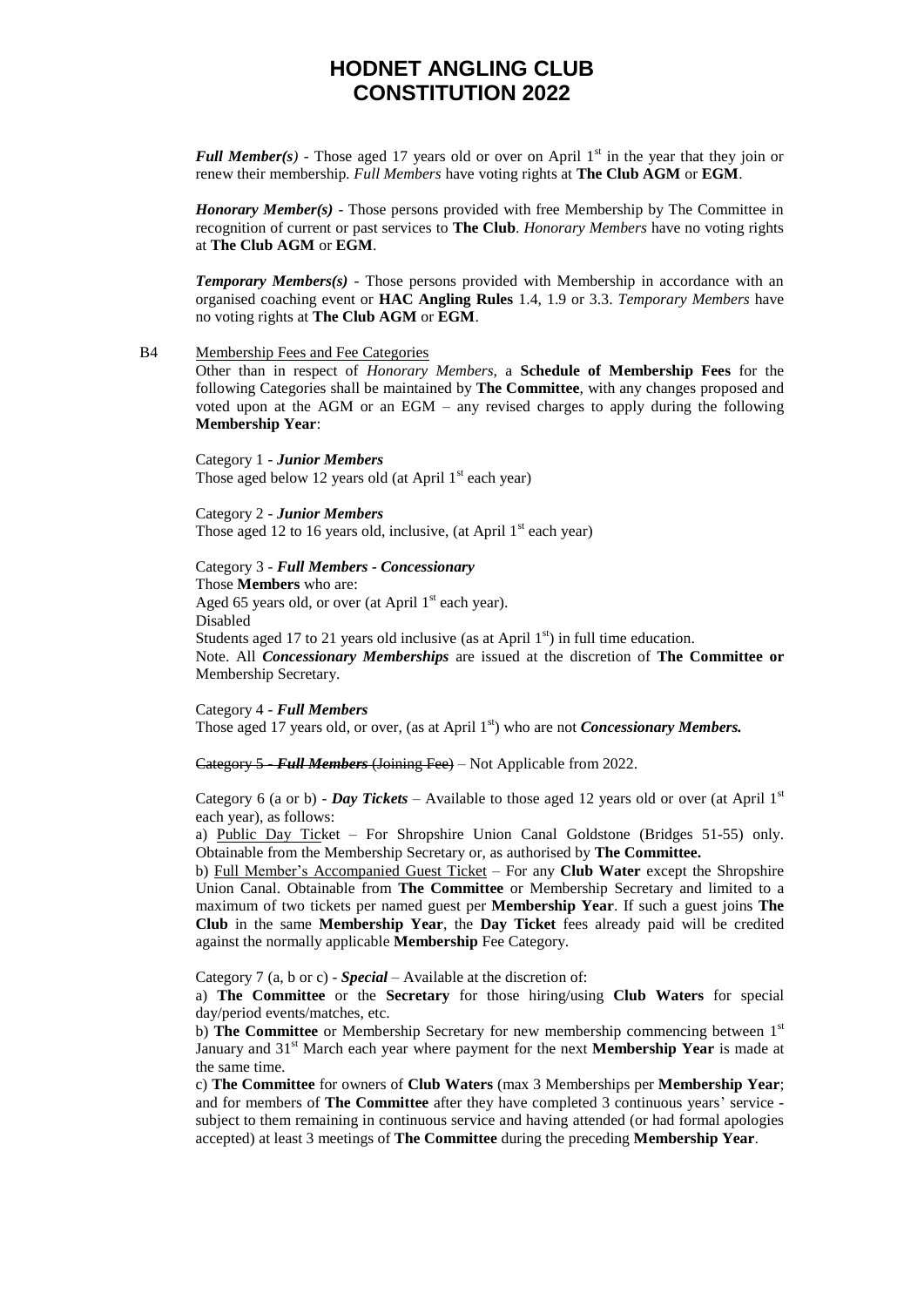#### B5 Joining Fees

A joining fee may be applied by The Committee and set in accordance with B4.

B6 Membership Cards

Other than in respect of *Temporary Members*, the issue of a HAC **Membership Card** shall confirm **Membership**.

The **Membership Card** shall be in digital (electronic) or paper format and list key information for **Members** – all as determined by **The Committee.**

**Membership Cards** remain the property of **The Club** and must be surrendered on demand to a **Club Bailiff** or member of **The Committee**.

B7 Refunds

**Membership Fees** will only be refunded in the event that a **Member** has died or other exceptional circumstances warrant consideration of a refund by **The Committee**.

Note. Refunds will only be considered upon receipt of a suitable written request and will be calculated on a pro rata basis. No refund will be made if the amount due is less than £10.00. Note. Where **Membership** is terminated as a result of disciplinary action, no refund of **Membership Fees** shall be made.

B8 Disciplinary Action

**Members** found, after a suitable hearing, by **The Committee** to be in breach of **HAC Rules** shall be subject to disciplinary action.

If as a result of disciplinary action it is decided to terminate **Membership**, the **Member** shall surrender their **Membership Card** upon request. In the event of a failure to do so, **Membership** shall be deemed to have formally ceased upon delivery, by recorded mail, of written notification to this effect sent to the **Member's** last recorded address.

### **C THE COMMITTEE, CLUB OFFICERS, CLUB BAILIFFS and CLUB AUDITOR**

#### C1 Operation

The overall management and control of **HAC** shall be vested in **The Committee**.

C2 The Committee

Shall comprise a minimum of 9 and a maximum of 15 *Full Members* nominated and elected, in accordance with Clauses C3 and C9 respectively, at **The Club AGM -** or otherwise coopted in accordance with Clause C4.

#### C3 Nominations for election to The Committee

*Full Members* wishing to stand for election to **The Committee** must give suitable notice to the **Secretary** of **The Club**, seconded by another *Full Member*, 14 days prior to the **AGM** and have been a *Full Member* of **HAC** for at least 2 continuous preceding **Membership Years**.

Note. If the nominated **Member** has held **Membership** for less than 2 continuous years, their nomination can proceed only if it is first notified to and accepted by **The Committee**.

C4 Co-option

**The Committee** shall have powers to fill by co-option any vacancy arising on **The Committee** or of a **Club Officer** position, at or after the **AGM** - those persons assuming the normal rights and responsibilities of the position they fill.

**The Committee** shall also be able to co-opt onto **The Committee** at any time up to four additional *Full Members* for specific purposes. Co-opted additional *Full Members* shall have no voting rights at committee meetings, nor automatically become a **Club Bailiff**.

C5 Club Officers

The day to day running of **HAC** shall be vested in **the Club Officers** who, after election to **The Committee**, shall be nominated by **The Committee** to fulfil the following roles :-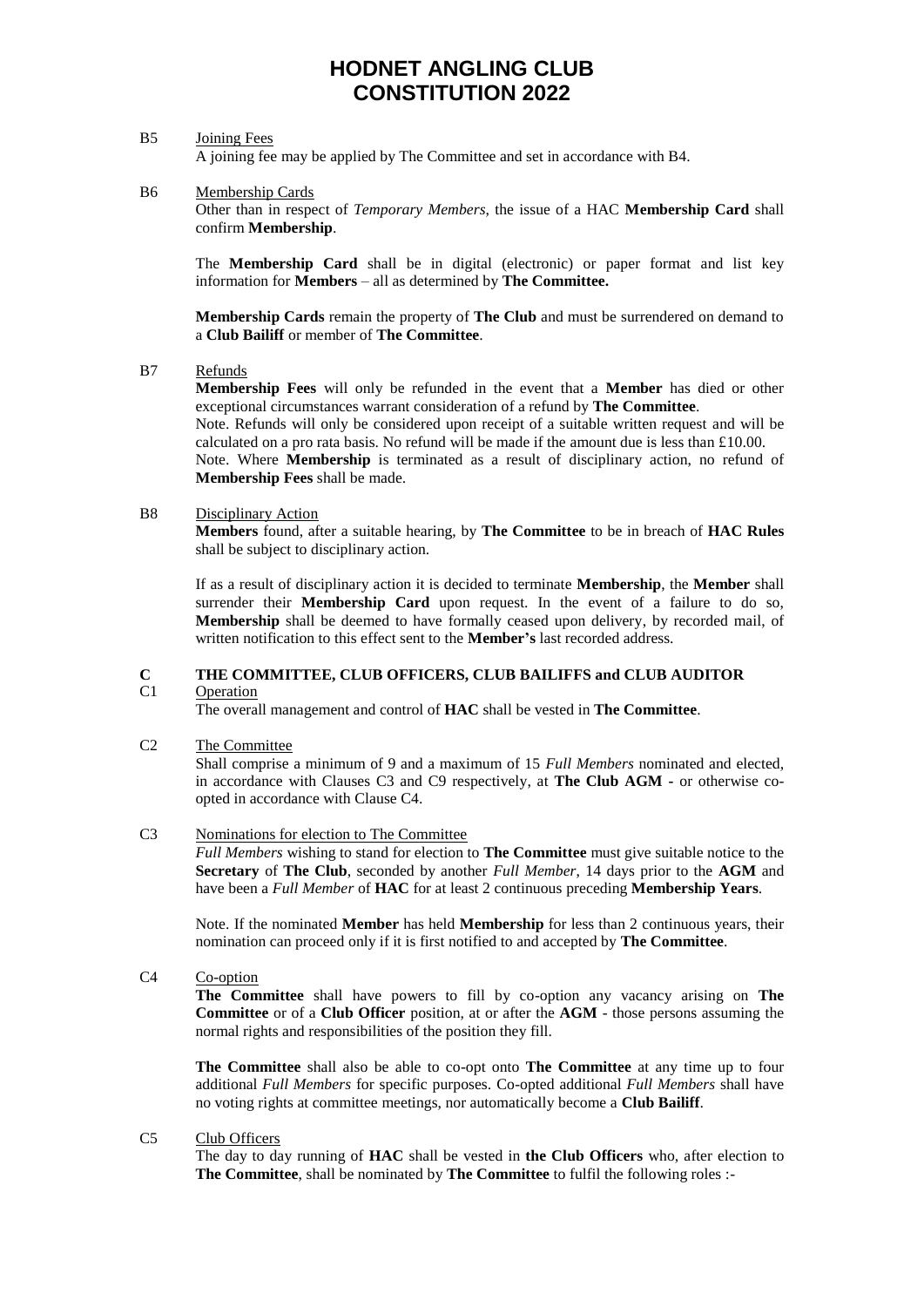**Chairman** – To represent The Club and chair its meetings. **Vice Chairman** – To deputise for and assist the **Chairman Secretary** – To organise meetings of **The Club**, and maintain written records of its proceedings and transactions **Treasurer** – To handle and record financial transactions of The Club **Membership Secretary** – To handle **Membership** matters.

**The Committee** may appoint, at or after the **AGM**, a *Full Member* to act as the **Match Secretary**, i.e. to organise **Member** only or **Open** matches.

**The Committee** may appoint, at or after the **AGM**, a company approved by them to operate/maintain the **HAC Membership** system; and a person and/or company to operate/maintain the **HAC** Website and/or **HAC** social media accounts.

#### C6 Club President

**The Committee** shall nominate at the AGM a *Full Member* or *Honorary Member,* who need not be a member of **The Committee**, to act as The Club President. The role of **Club President** shall be agreed between **The Committee** and the nominee.

#### C7 Club Bailiffs

All members of **The Committee**, excluding any co-opted Additional *Full Members*, shall automatically become **Club Bailiffs**. In addition **The Committee** may appoint, at or after the **AGM** any other *Full Member* or *Honorary Member* to act as a **Club Bailiff**.

The role of **Club Bailiffs** shall be to enforce the **HAC Angling Rules** and to ask for, inspect and if felt necessary retain **Membership Cards** or **Day Tickets**, or to ask for and inspect other documents or licenses relevant to Membership of **The Club**.

#### C8 Club Auditor

**The Committee** shall appoint, at or after the **AGM**, a person to act as the **Club Auditor**.

The role of the **Club Auditor** is to check/countersign the annual Club Accounts, prepared by **The Treasurer**, as being a true representation of the financial affairs of **The Club.**

#### C9 Process for electing The Committee

Where the number of nominations for election is equal to or less than the number of places available, those standing for election can be voted for en bloc. If there are more nominations than places, those standing for election are to be voted for individually, those with the most votes being deemed elected.

- C10 Process for electing Club Officers After election of **The Committee**, its nominations for the Club President and **Club Officer** positions shall be made. The nomination for **Club President** and **Chairman** will then each be separately put to the vote. Unless contested, the remaining **Club Officer** positions will be voted for en bloc.
- C11 Term of Office

The term of office for **The Committee**, **Club President** and **Club Officers** shall commence at the **AGM**, and cease at the next **AGM**, or at the date of resignation or cessation of **Membership** - whichever is the sooner.

Members of **The Committee** and those holding positions as **Club Officers** or the **Club President** are eligible to stand for re-election at each **AGM**.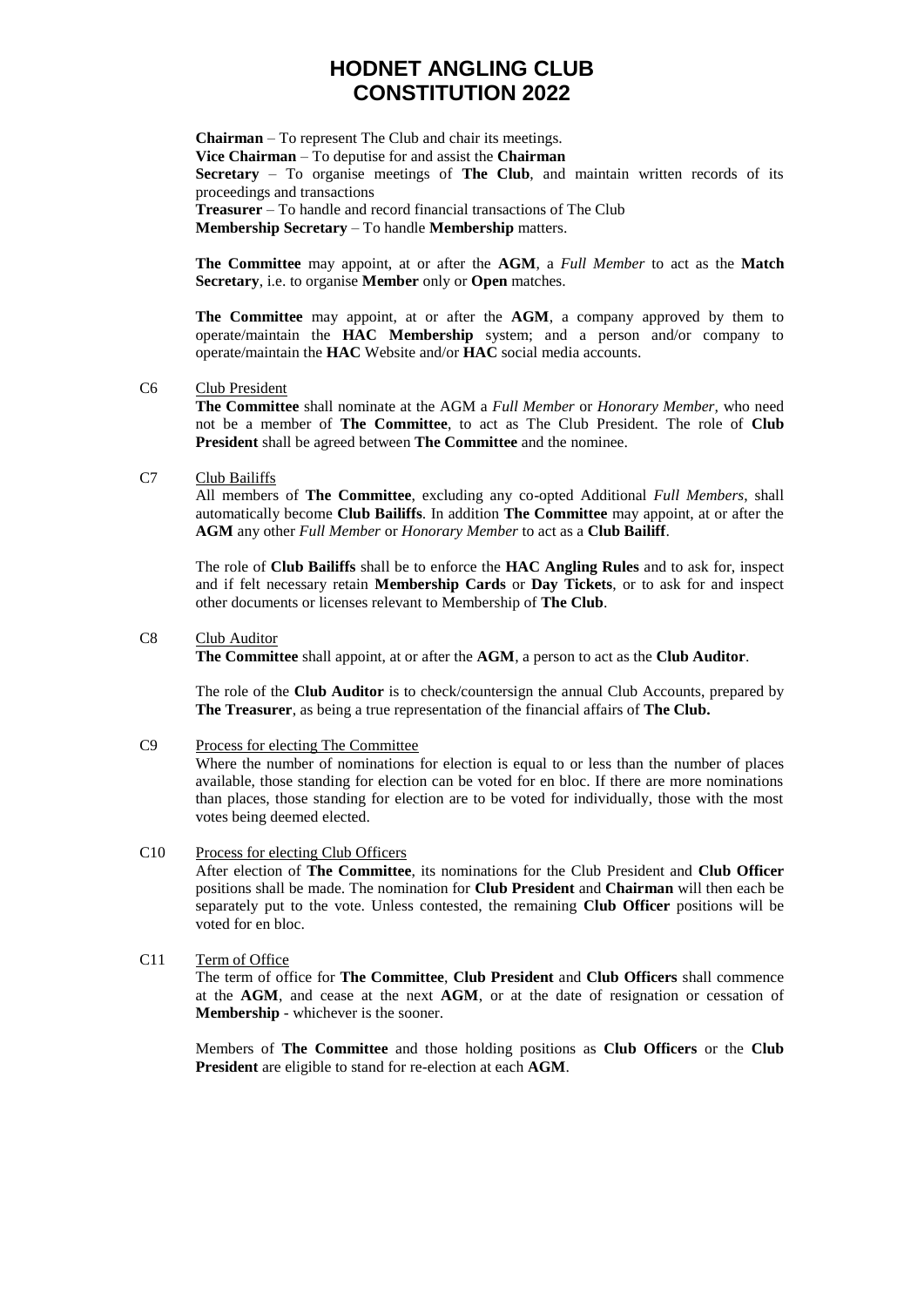#### **D MEETINGS**

#### D1 Annual General Meeting (**AGM**)

**The Club's AGM** shall be held during February each year, at a time and place determined by **The Committee** and advised to **Members** in advance.

In the event of a need to change the published **AGM** date, notice of the revised date shall be provided to **Members** in any form deemed suitable by **The Committee**, at least 14 days in advance of the revised AGM.

#### D2 Business of the **AGM**

The purpose of the **AGM** shall be to:

1/ Receive and approve the minutes of last years **AGM**, and deal with any matters arising

2/ Receive the outgoing report of The Chairman

3/ Receive and approve the outgoing report of **The Treasurer** and the Club's Accounts

4/ To agree any changes to the **Schedule of Club Waters** for the forthcoming or future **Membership Year**

5/ To agree any changes to the **Schedule of Membership Fees** for the forthcoming or future Membership Year

6/ To agree any changes to the **Schedule of HAC Angling Rules** for the forthcoming or future Membership Year

7/ To agree any changes to **The Constitution**

8/ To conduct any other business of **The Club**

9/ Conduct the election/re-election of **The Committee**

- 10/ Conduct the election/re-election of the **Club President** and **Club Officers**
- 11/ Confirm any other roles on **The Committee or HAC**

#### D3 Extraordinary General Meeting (**EGM**)

An **EGM** may be called by **The Committee**, or following the request of a *Full Member* sent to **The Committee** in writing and seconded by at least 10 other *Full Members*.

Notice of the **EGM** shall be provided to **Members** in any form deemed suitable by **The Committee**, at least 14 days in advance of the **EGM**, and clearly stating the proposals to be considered at that meeting.

#### D<sub>4</sub> Committee Meetings

At least 4 meetings of **The Committee** shall be held each **Membership Year** to discuss and resolve the routine business of **The Club**.

#### D5 Resolutions

Any changes to **HAC Rules** can only be made after a suitable resolution is proposed and voted for at an **AGM** or **EGM**.

The tabled resolution must outline the proposals for change in a form that can be voted upon by those present. Resolutions may be proposed by:

a/ **The Committee**

or

b/ A *Full Member* who has provided a written copy of a proposed resolution to **The Committee**, seconded by two other *Full Members,* at least 14 days prior to the meeting*.*

Verbal proposals to amend resolutions already tabled for consideration at an AGM or **EGM**, may only be made by a *Full Member* who is present, and where their proposal to do so is verbally seconded by another *Full Member*.

#### D<sub>6</sub> Voting

Except as outlined in Clause G3, all business being conducted during any meeting of **The Club** shall, subject to the meeting being quorate, be agreed on the basis of a simple majority vote of those *Full Members* present and voting, excluding any recorded abstentions.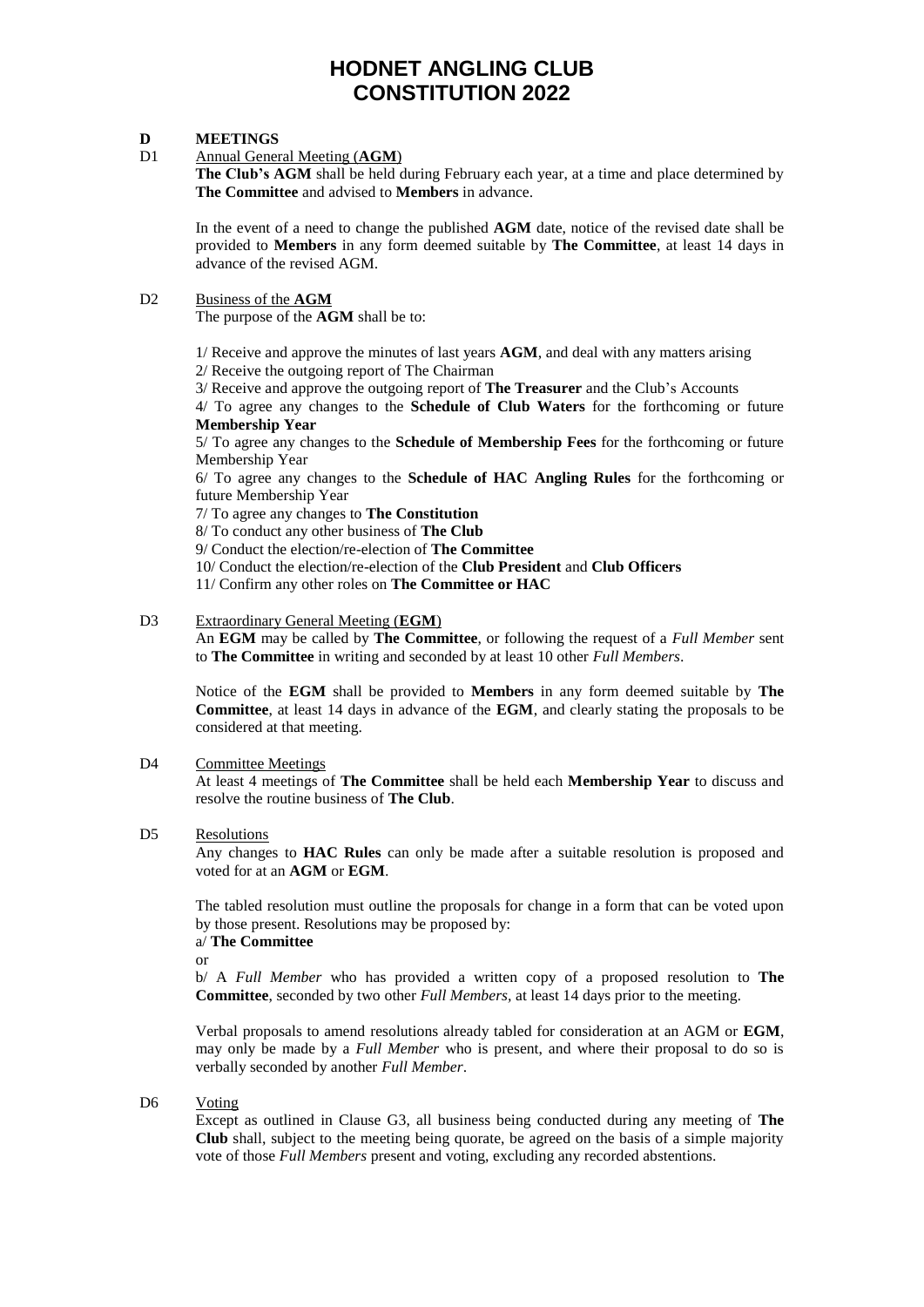**The Chairman** shall not vote except in the event of a tied vote, in which case **The Chairman** shall, wherever practical, exercise a casting vote for the status quo.

#### D7 Quorum

Other than at meetings held in accordance with Clause G1, at all meetings of **HAC** a quorum shall exist when there are at least five members of **The Committee** present, including the **Chairman** or **Vice Chairman**, but excluding any co-opted Additional *Full Members*.

#### **E CLUB FINANCES**

E1 The Club Financial Year

**The Club Financial Year** shall run from 1<sup>st</sup> January to 31<sup>st</sup> December.

#### E2 The Club Accounts

**The Club Accounts** for the preceding **Club Financial Year** shall be prepared annually by the **Treasurer** and presented to **Members** at each **AGM**.

**The Club Accounts** shall take the form of a summary balance sheet, showing income received and expenditure incurred for the **Club Financial Year**. **The Club Accounts** shall be signed by the **Treasurer**, and countersigned by the **Club Auditor**, to indicate that, to the best of their knowledge and belief, they are a true representation of the financial affairs of **The Club**.

#### E3 Bank Accounts

**The Club** shall maintain a suitable UK bank account. Two signatures of members of **The Committee** (but excluding any co-opted Members or Additional *Full Members*) shall be required for the issue of cheques, one of the signatories being of the **Treasurer** or **Chairman**.

#### E4 Insurances

**The Committee** shall effect and maintain suitable insurance(s) to protect the legal liabilities of **The Club** and its **Members**. **The Committee** may also arrange any other insurance(s) deemed necessary to protect the further interests of **The Club** or its **Members**.

#### **F CLUB WATERS**

- F1 A **Schedule of Club Waters** shall be maintained by **The Committee**, with any changes made in accordance with clauses F3 and F4.
- F2 A list of Club Waters shall be provided to **Members** on request, but shall otherwise be maintained on the **HAC** website.
- F3 **Club Water(s)** may be obtained at any time at the discretion of **The Committee**.
- F4 **Club Waters** shall not be relinquished/disposed of by **The Committee** without a suitable resolution being proposed and voted for at an **AGM** or **EGM** - unless exceptional circumstances apply, for example but not limited to: termination of fishing rights, non-renewal of a lease, unreasonable rent increases by the owner of a **Club Water**; or the effective destruction of a fishery through fish kills, environmental degradation or changes to access arrangements,

#### **G TERMINATION AND MERGER**

#### G1 Dissolution

Unless **The Club** ceases to exist by virtue of an agreed merger/transfer under the terms of Clause G2, **HAC** will continue to exist unless there are insufficient *Full Members* prepared to act as **The Committee** following the **AGM** or an **EGM**.

In such circumstances the outgoing members of **The Committee** shall have their terms of office extended for 60 days, during which time they must arrange and notify in writing all